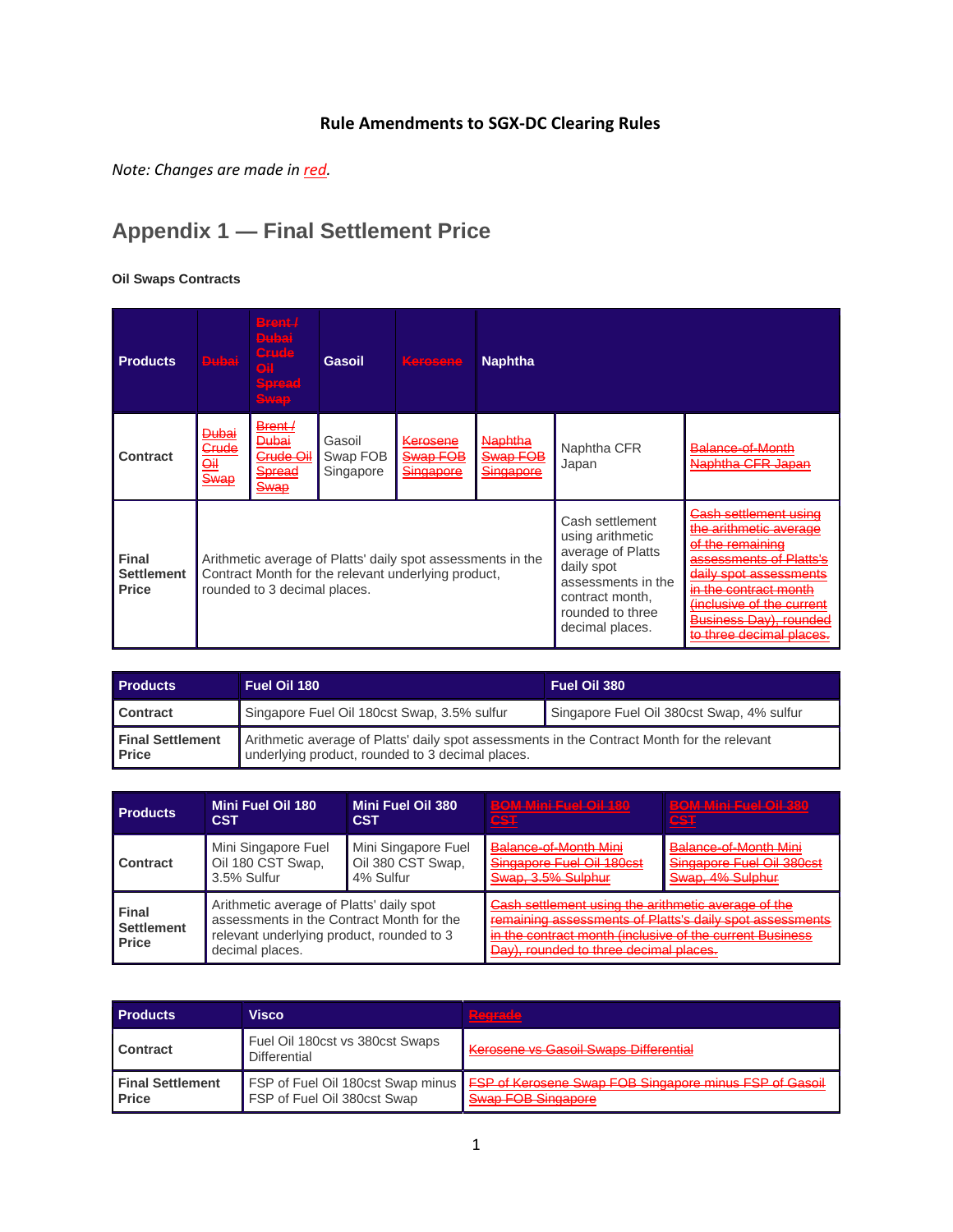| <b>Product</b>                                    |                                                                                                                                                                                                                                                                  | <b>Petrochemical Swaps</b>                                                                                                                                                                                                                                            |                                                                                                                                                                                |                                                                                                                                                                                               |                                                                                                                                                                                                                                                                                                                                                                                                                 |                                                                                                                                                                                                             |  |
|---------------------------------------------------|------------------------------------------------------------------------------------------------------------------------------------------------------------------------------------------------------------------------------------------------------------------|-----------------------------------------------------------------------------------------------------------------------------------------------------------------------------------------------------------------------------------------------------------------------|--------------------------------------------------------------------------------------------------------------------------------------------------------------------------------|-----------------------------------------------------------------------------------------------------------------------------------------------------------------------------------------------|-----------------------------------------------------------------------------------------------------------------------------------------------------------------------------------------------------------------------------------------------------------------------------------------------------------------------------------------------------------------------------------------------------------------|-------------------------------------------------------------------------------------------------------------------------------------------------------------------------------------------------------------|--|
| Contract                                          | <b>SGX Platts</b><br>Benzene-<br>Naphtha<br>Swap                                                                                                                                                                                                                 | <b>SGX Platts</b><br>Paraxylene-<br>Naphtha Swap                                                                                                                                                                                                                      | <b>SGX PLATTS</b><br>PX CFR China<br>Swap                                                                                                                                      | Benzene FOB<br>Korea Swaps                                                                                                                                                                    | <del>Balance-of-</del><br>Month Benzene                                                                                                                                                                                                                                                                                                                                                                         | <b>SGX Platts</b><br>Methanol CFR<br>China Swap                                                                                                                                                             |  |
| <b>Final</b><br><b>Settlement</b><br><b>Price</b> | Cash<br>settlement<br>using the<br>arithmetic<br>difference<br>between the<br>Final<br>Settlement<br>Prices of the<br><b>SGX Platts BZ</b><br>FOB Korea<br>Swap and the<br><b>SGX Platts</b><br>Naphtha CFR<br>Japan Swap,<br>rounded to 3<br>decimal<br>places. | Cash settlement<br>using the<br>arithmetic<br>difference<br>between the Final<br><b>Settlement Prices</b><br>of the SGX Platts<br><b>PX CFR</b><br>Taiwan/China<br>Swap and the<br><b>SGX Platts</b><br>Naphtha CFR<br>Japan Swap,<br>rounded to 3<br>decimal places. | Cash<br>settlement<br>using the<br>arithmetic<br>average of all<br>Platts PX daily<br>spot price<br>assessments in<br>the contract<br>month, rounded<br>to 2 decimal<br>places | Cash<br>settlement<br>using the<br>arithmetic<br>average of<br>Platts daily spot<br>'marker'<br>physical cargo<br>assessments in<br>the contract<br>month, rounded<br>to 3 decimal<br>places. | <del>Cash settlement</del><br><u>using the</u><br>arithmetic<br><del>average of the</del><br>remaining<br><del>assessments of</del><br>Platts's daily spot<br><del>marker physical</del><br><del>carqo</del><br><del>assessments in</del><br><del>the contract</del><br><del>month (inclusive</del><br>of the current<br><del>Business Dav).</del><br><del>ounded to three:</del><br><del>decimal places.</del> | Cash<br>settlement<br>using the<br>arithmetic<br>average of all<br><b>Platts Methanol</b><br>CFR China<br>daily spot price<br>assessments in<br>the expiring<br>month, rounded<br>to two decimal<br>places. |  |

| <b>Droducte</b><br>しかり はいしんてんてんてん スコ       | BOM Dubai<br>高于海洋美国 电离子电子系元素                                                                                                                                                 | <b>BOM Gaeoil</b><br><b>ATALIBATASTATAR</b>                             | <b>BOM Korosona</b><br><b>CATALLINANTER TATE RET</b>                                  | <b>BOM Fuel Oil 180</b><br>TATALIM MISSION TALMATAT                                                          | <b>BOM Fual Oil 380</b><br>TATAN MENSINGTAN MATATA                                       |
|--------------------------------------------|------------------------------------------------------------------------------------------------------------------------------------------------------------------------------|-------------------------------------------------------------------------|---------------------------------------------------------------------------------------|--------------------------------------------------------------------------------------------------------------|------------------------------------------------------------------------------------------|
| Contract                                   | <del>Balance of</del><br>month Dubai<br><del>montri Duba</del><br>≧ruda Ail Swan<br><del>oruuo oii owad</del>                                                                | Balance of month<br>Gasoil Swap FOB<br>Singanora<br><del>omuaporo</del> | Balance of month<br>Kerosene Swap<br><b>FOR Singapore</b><br><del>i vu omuaporo</del> | <del>Balance-of-month</del><br>Singapore Fuel Oil<br><b>180 cst Swap, 3.5%</b><br>endfor<br><del>ounur</del> | Balance-of-month<br>Singapore Fuel Oil<br>380 cst Swap, 4%<br>endfor<br><del>oumur</del> |
| <b>Final</b><br><b>Settlement</b><br>Price | Arithmetic average of the remaining assessments of Platts' daily spot assessments in the Contract Month<br>for the relevant underlying product, rounded to 3 decimal places. |                                                                         |                                                                                       |                                                                                                              |                                                                                          |

| <b>Product</b>                             | Gaeolina 02.<br><u>Exteremente</u>                                                                                                                           | Gaeolina 95<br><u>Elsielelinikerste</u>                | <b>BOM-Gasoline-92</b>                                                                  | <b>BOM-Gaseline 95</b>                                                                                                    |
|--------------------------------------------|--------------------------------------------------------------------------------------------------------------------------------------------------------------|--------------------------------------------------------|-----------------------------------------------------------------------------------------|---------------------------------------------------------------------------------------------------------------------------|
| <b>Contract</b>                            | Gasoline 92 RON<br><b>FOB Singapore</b><br>Swap                                                                                                              | Gasoline 95 RON<br><b>FOB Singapore</b><br><u>Swap</u> | Balance-of-Month Gasoline<br>92 RON FOB Singapore<br><b>Swap</b>                        | <b>Balance-of-Month Gasoline</b><br>95 RON FOB Singapore<br>Swan<br><u>owap</u>                                           |
| <b>Final</b><br><b>Settlement</b><br>Price | Cash settlement using arithmetic average of<br><b>Platts' daily spot assessments in the</b><br>contract month, rounded to three decimal<br>nlange<br>piuvvu. |                                                        | Cash settlement using the arithmetic average of the<br>rounded to three decimal places. | remaining assessments of Platts' daily spot assessments in<br>the Contract Month (inclusive of the current Business Day). |

| <b>Product</b>  | <b>Petrochemical Swaps</b>                                                                                                                                                                         |           |                                                        |           |
|-----------------|----------------------------------------------------------------------------------------------------------------------------------------------------------------------------------------------------|-----------|--------------------------------------------------------|-----------|
| <b>Contract</b> | SGX ICIS LLDPE CFR China<br>Swap                                                                                                                                                                   | [deleted] | SGX ICIS PP Flat Yarn (Raffia) CFR China<br>Index Swap | [deleted] |
| <b>Price</b>    | <b>Final Settlement</b> Cash settlement using the arithmetic average of all ICIS spot price assessments in the contract month<br>for the relevant underlying product, rounded to 2 decimal places. |           |                                                        |           |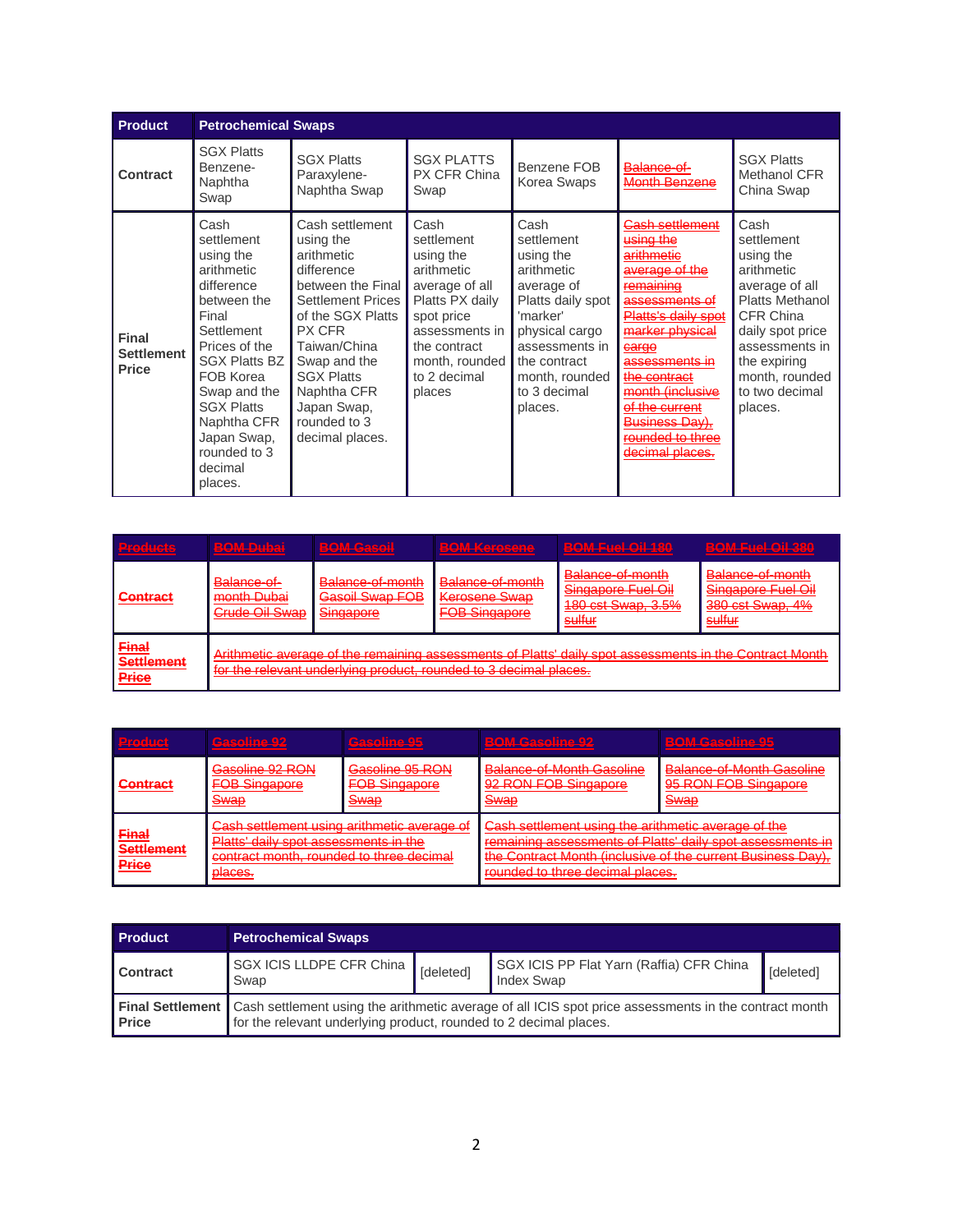| <b>Product</b>                          | Dated Bront<br>てんりんちかんり (物) アス はかえ はんが                                                                                                                                                                                                           |
|-----------------------------------------|--------------------------------------------------------------------------------------------------------------------------------------------------------------------------------------------------------------------------------------------------|
| <b>Contract</b>                         | Dated Brent Swap                                                                                                                                                                                                                                 |
| <b>Final Settlement</b><br><b>Price</b> | Cash settlement using arithmetic average of Platts daily spot assessments in the contract month<br><del>Odon oottioniont using antimiotic avoiago or Hatts Udily SDU dSSUSSNICHtS IN the CONTIGUENTUM,</del><br>rounded to three decimal places. |

| <b>Product</b>                             | 0.5% Sulphur Fuel Oil Singapore                                                                                                              |                                                                                                                                             |  |
|--------------------------------------------|----------------------------------------------------------------------------------------------------------------------------------------------|---------------------------------------------------------------------------------------------------------------------------------------------|--|
| Contract                                   | SGX Platts Marine Fuel 0.5% FOB Singapore<br>Swap                                                                                            | SGX Argus LSFO 0.5%S Singapore Bunker Swap                                                                                                  |  |
| Final<br><b>Settlement</b><br><b>Price</b> | Arithmetic average of Platts' spot assessments in<br>the Contract Month for the relevant underlying<br>product, rounded to 3 decimal places. | Arithmetic average of Argus' spot assessments in<br>the Contract Month for the relevant underlying<br>product, rounded to 3 decimal places. |  |

## **Iron Ore Swap Contracts**

| <b>Products</b>                            | <b>Iron Ore Swap</b>                                                                                                                                                                                            |                                                                                                                                                                                                                                                                                                                                          |                                                                                                                                                                                                                                                 |                                                                                                                                                                                                                        |                                                                                                                                                                                                                             |
|--------------------------------------------|-----------------------------------------------------------------------------------------------------------------------------------------------------------------------------------------------------------------|------------------------------------------------------------------------------------------------------------------------------------------------------------------------------------------------------------------------------------------------------------------------------------------------------------------------------------------|-------------------------------------------------------------------------------------------------------------------------------------------------------------------------------------------------------------------------------------------------|------------------------------------------------------------------------------------------------------------------------------------------------------------------------------------------------------------------------|-----------------------------------------------------------------------------------------------------------------------------------------------------------------------------------------------------------------------------|
| <b>Contract</b>                            | SGX TSI Iron Ore<br>CFR China (62%<br>Fe Fines) Swap                                                                                                                                                            | SGX MB Iron Ore CFR<br>China (58% FE Fines)<br>Swap                                                                                                                                                                                                                                                                                      | SGX TSI Iron Ore<br>CFR China (58%<br>FE Fines) Swap                                                                                                                                                                                            | SGX MB Iron Ore<br>CFR China (65%<br>Fe Fines) Swap                                                                                                                                                                    | <b>SGX Platts Iron</b><br>Ore CFR China<br>(Lump Premium)<br>Swap                                                                                                                                                           |
| Final<br><b>Settlement</b><br><b>Price</b> | Cash settlement<br>using the<br>arithmetic<br>average of all The<br>Steel Index (TSI)<br>Iron Ore Fines<br>62% FE CFR<br>China reference<br>prices in the<br>expiring month,<br>rounded to 2<br>decimal places. | Cash settlement using<br>the arithmetic average<br>of all the aggregate<br>daily values of MBIOI<br>- 58% FE Fines, CFR<br>Qingdao Index and<br>$MBIOI - 58%$<br>Premium FE Fines,<br>CFR Qingdao Index<br>reference prices, as<br>published by Metal<br>Bulletin, in the expiring<br>contract month,<br>rounded to 2 decimal<br>places. | Cash settlement<br>using the arithmetic<br>average of all The<br>Steel Index Iron<br>Ore Fines 58% Fe<br>(Low Alumina) —<br>CFR Qingdao Port<br>Index reference<br>prices in the<br>expiring contract<br>month, rounded to<br>2 decimal places. | Cash settlement<br>using the<br>arithmetic average<br>of all the MBIOI<br>65% Fe Brazilian<br>Fines, CFR<br>Qingdao Index<br>reference prices in<br>the expiring<br>contract month,<br>rounded to 2<br>decimal places. | Cash settlement<br>using the<br>arithmetic average<br>of all Platts IO<br>Spot Lump<br>Premium 62.5%<br><b>CFR China Index</b><br>reference prices in<br>the expiring<br>contract month,<br>rounded to 4<br>decimal places. |

| <b>Product</b>                                  | <b>Iron Ore Option</b>                                                                                                                                                                                                                                                                                                                                                                                                                                                       |
|-------------------------------------------------|------------------------------------------------------------------------------------------------------------------------------------------------------------------------------------------------------------------------------------------------------------------------------------------------------------------------------------------------------------------------------------------------------------------------------------------------------------------------------|
| <b>UnderlyingContract</b>                       | Iron Ore Swap                                                                                                                                                                                                                                                                                                                                                                                                                                                                |
| <b>Option Exercise and</b><br><b>Settlement</b> | European Style: An option will be exercised automatically at expiry only if it is in-the-money.<br>Cash Settled: Upon exercise, a call option will have a value equal to final settlement price of<br>the underlying Iron Ore Swap minus the strike price, multiplied by the contract size.<br>Upon exercise, a put option will have a value equal to the strike price minus the final<br>settlement price of the underlying Iron Ore Swap, multiplied by the contract size. |

#### **Freight Forward Contracts: Tanker Voyage Routes**

| <b>Product</b>  | TD3                                        | TC4                                   | <b>TG-5</b>                             |
|-----------------|--------------------------------------------|---------------------------------------|-----------------------------------------|
| <b>Contract</b> | <b>TD3 Forward Freight Agreement-</b>      | <b>TCA Forward Freight Agreement-</b> | <b>TC5 Forward Freight Agreement-</b>   |
|                 | <del>1 DJ 1 UNIXIU 1 TOKIN AUTOONOM!</del> | <del>TOTTOMaru Holdhi Adroomoni</del> | <del>TOO FURWARD FRONTH AGROOMONI</del> |
|                 | ME Gulf-Japan (Ras Tanura -                | Singapore-Japan (Singapore -          | Middle East-Japan (Ras Tanura -         |
|                 | $\mathsf{Chih}_2$ ) 280.000 mt             | $Chihol$ 20.000 mt                    | Vokohama) 50.000 mt                     |
|                 | $U$ iliyu $U$ , $UU$ vivvv iiit            | <u>UTHUMI, UUTUU TIIL</u>             | <del>i ukunaman, Juliuwi mi</del>       |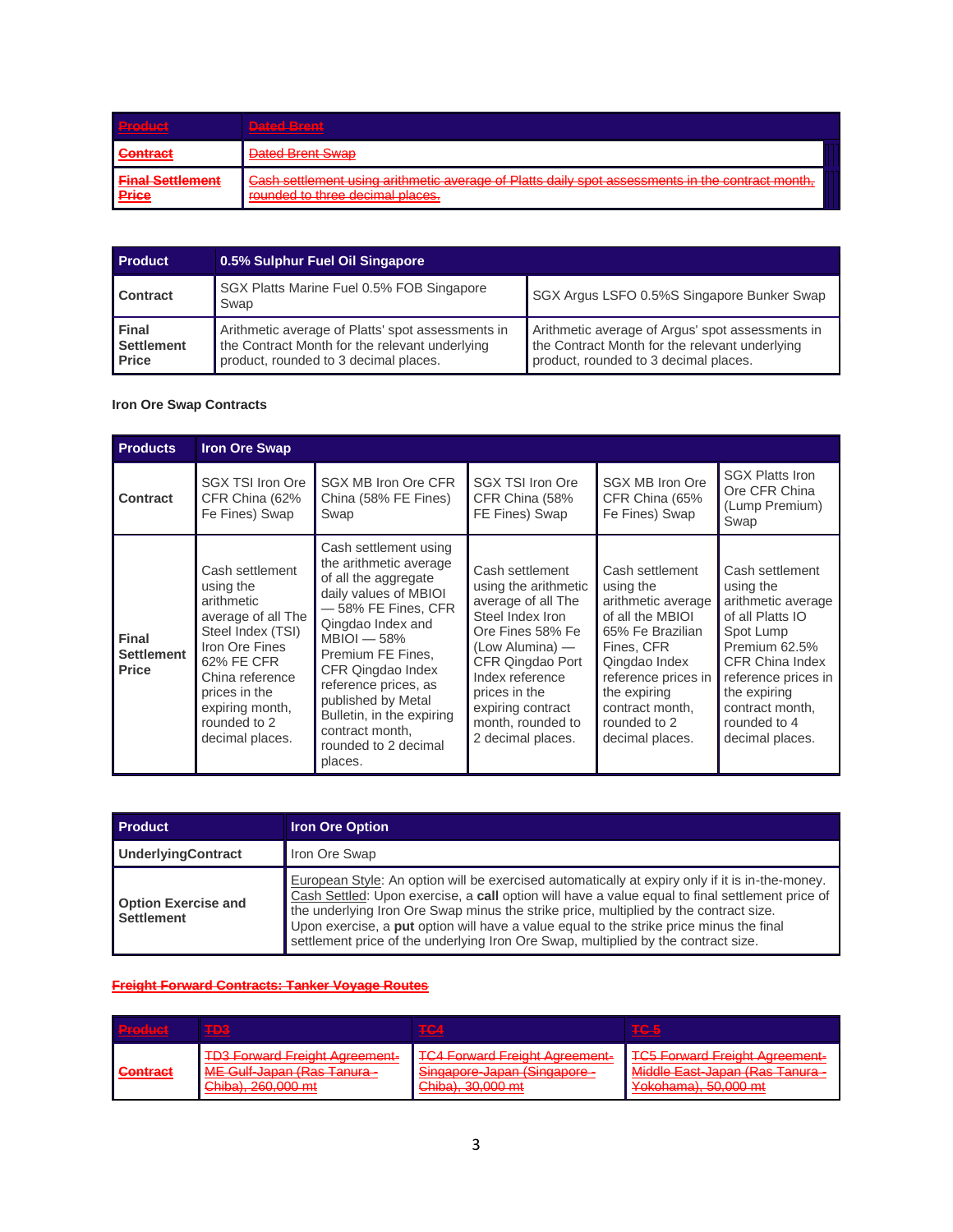| <u>Final</u><br>Settlement<br>Price | Arithmotic average of Ralticle daily Arithmotic average of Platte' daily<br>spot accordements in the Contract<br>Month for the relevant underlying<br>product rounded to 4 decimal | enot accordenante in the Contract<br>Month for the relevant underlying<br>product rounded to 4 decimal | Arithmatic average of Platte' daily<br><del>Ammonto avoiago or Fiano</del><br>enot accordenante in the Contract<br>Month for the relevant underlying<br>product rounded to 4 decimal |
|-------------------------------------|------------------------------------------------------------------------------------------------------------------------------------------------------------------------------------|--------------------------------------------------------------------------------------------------------|--------------------------------------------------------------------------------------------------------------------------------------------------------------------------------------|
|                                     | <b>D</b> aces                                                                                                                                                                      | <b>D</b> aces                                                                                          | places.                                                                                                                                                                              |

## **Freight Forward Contracts: Dry Trip Timecharter Routes**

| <b>Product</b>                                    | P2A                                                                                                                                                   | P3A                                                                                                                                                                 |  |  |
|---------------------------------------------------|-------------------------------------------------------------------------------------------------------------------------------------------------------|---------------------------------------------------------------------------------------------------------------------------------------------------------------------|--|--|
| <b>Contract</b>                                   | Panamax Route P2A Forward Freight<br>Agreement Skaw/Gibraltar - Far East, re-<br>delivery Taiwan/Japan range. 60/65 days                              | Panamax Route P3A Forward Freight Agreement Trans<br>Pacific round either via Australia or Pacific, delivery and<br>re-delivery Japan/South Korea range. 35/50 days |  |  |
| <b>Final</b><br><b>Settlement</b><br><b>Price</b> | Arithmetic average of last 7 Baltic's daily spot assessments in the Contract Month for the relevant<br>underlying product, rounded to 1 decimal place |                                                                                                                                                                     |  |  |

| <b>Product</b>                          | P <sub>2</sub> E                                                                                                                                    |
|-----------------------------------------|-----------------------------------------------------------------------------------------------------------------------------------------------------|
| <b>Contract</b>                         | Panamax Route P2E Forward Freight Agreement Skaw/Gibraltar - Far East. Entire Month<br>Average                                                      |
| <b>Final Settlement</b><br><b>Price</b> | Arithmetic average of all Baltic's daily spot assessments in the Contract Month for the relevant<br>underlying product, rounded to 4 decimal places |

## **Freight Forward Contracts: Dry Voyage Routes**

| <b>Product</b>                                    | C <sub>3</sub>                                                                                                                                         | C <sub>4</sub>                                                                      | <b>I</b> deleted |  |  |  |
|---------------------------------------------------|--------------------------------------------------------------------------------------------------------------------------------------------------------|-------------------------------------------------------------------------------------|------------------|--|--|--|
| Contract                                          | Capesize Route C3 Forward Freight<br>Agreement Tubarao/Beilun and Baoshan.<br>150,000mt                                                                | Capesize Route C4 Forward Freight<br>Agreement Richards Bay-Rotterdam.<br>150,000mt | <b>Ideletedl</b> |  |  |  |
| <b>Final</b><br><b>Settlement</b><br><b>Price</b> | Arithmetic average of last 7 Baltic's daily spot assessments in the Contract Month for the relevant<br>underlying product, rounded to 4 decimal places |                                                                                     |                  |  |  |  |

| <b>Product</b>                          | C5                                                                                                                                                  | C7                                                                          |  |  |
|-----------------------------------------|-----------------------------------------------------------------------------------------------------------------------------------------------------|-----------------------------------------------------------------------------|--|--|
| Contract                                | Capesize Route C5 Forward Freight Agreement W<br>Australia - Qingdao. 160,000mt                                                                     | Capesize Route C7 Forward Freight Agreement<br>Bolivar-Rotterdam. 150,000mt |  |  |
| <b>Final Settlement</b><br><b>Price</b> | Arithmetic average of all Baltic's daily spot assessments in the Contract Month for the relevant<br>underlying product, rounded to 4 decimal places |                                                                             |  |  |

## **Freight Forward Contracts: Dry Timecharter Basket Routes**

| <b>Product</b>  | 4CTC                                                | 5CTC                                                | 4PTC                                               | 5PTC                                               | 6STC                                             | 10STC                                                    | <b>HTC</b>                                                        |
|-----------------|-----------------------------------------------------|-----------------------------------------------------|----------------------------------------------------|----------------------------------------------------|--------------------------------------------------|----------------------------------------------------------|-------------------------------------------------------------------|
| <b>Contract</b> | Capesize<br>Time<br>Charter<br>Basket (4<br>routes) | Capesize<br>Time<br>Charter<br>Basket (5<br>routes) | Panamax<br>Time<br>Charter<br>Basket (4<br>routes) | Panamax<br>Time<br>Charter<br>Basket (5<br>routes) | Supramax<br>Time Charter<br>Basket (6<br>routes) | Supramax<br><b>Time Charter</b><br>Basket (10<br>routes) | Handysize<br><b>Time Charter</b><br>Basket<br>Average 6<br>Routes |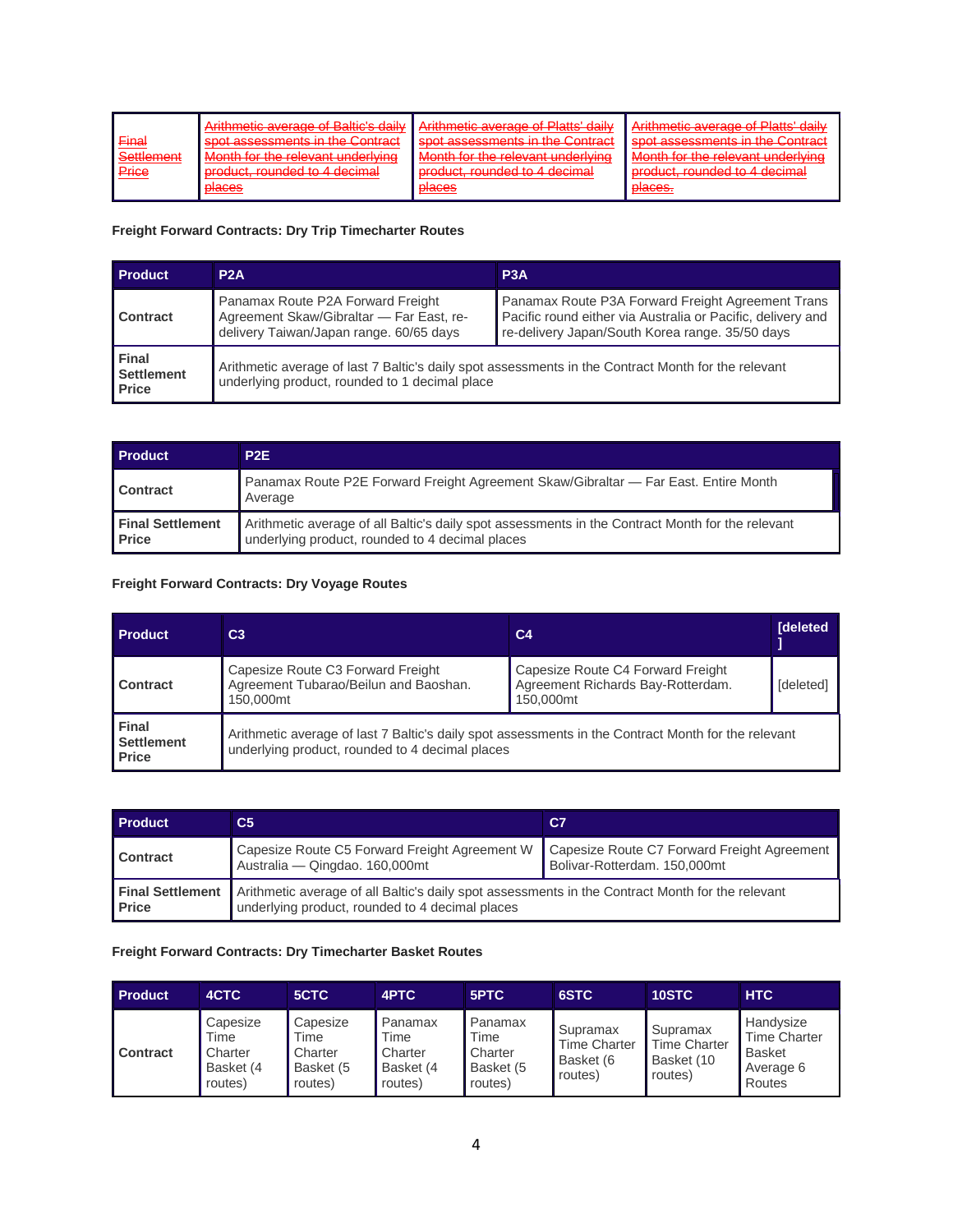| Final<br><b>Settlement</b><br><b>Price</b> | Arithmetic average of all Baltic's daily spot assessments in the Contract Month for the relevant underlying<br>product, rounded to 1 decimal place |
|--------------------------------------------|----------------------------------------------------------------------------------------------------------------------------------------------------|
|--------------------------------------------|----------------------------------------------------------------------------------------------------------------------------------------------------|

| <b>Product</b>                                     | <b>Capesize</b><br><b>Option (4)</b><br>routes)                                                                                                                                                                                                                                                                                                                                                                                                          | <b>Capesize</b><br>Option (5)<br>routes)            | <b>Panamax</b><br><b>Option (4)</b><br>routes)     | <b>Panamax</b><br><b>Option (5)</b><br>routes)     | <b>Supramax</b><br>Option (6<br>routes)                 | <b>Supramax</b><br>Option (10<br>routes)                 | Handysize<br><b>Option</b>                                               |
|----------------------------------------------------|----------------------------------------------------------------------------------------------------------------------------------------------------------------------------------------------------------------------------------------------------------------------------------------------------------------------------------------------------------------------------------------------------------------------------------------------------------|-----------------------------------------------------|----------------------------------------------------|----------------------------------------------------|---------------------------------------------------------|----------------------------------------------------------|--------------------------------------------------------------------------|
| Underlying<br><b>Contract</b>                      | Capesize<br>Time<br>Charter<br>Basket (4<br>routes)                                                                                                                                                                                                                                                                                                                                                                                                      | Capesize<br>Time<br>Charter<br>Basket (5<br>routes) | Panamax<br>Time<br>Charter<br>Basket (4<br>routes) | Panamax<br>Time<br>Charter<br>Basket (5<br>routes) | Supramax<br><b>Time Charter</b><br>Basket (6<br>routes) | Supramax<br><b>Time Charter</b><br>Basket (10<br>routes) | Handysize<br><b>Time Charter</b><br><b>Basket</b><br>Average 6<br>Routes |
| Option<br><b>Exercise and</b><br><b>Settlement</b> | European Style: An option will be exercised automatically at expiry only if it is in-the-money.<br>Cash Settled: Upon exercise, a call option will have a value equal to final settlement price of the<br>underlying FFA minus the strike price, multiplied by the contract size.<br>Upon exercise, a put option will have a value equal to the strike price minus the final settlement price of<br>the underlying FFA, multiplied by the contract size. |                                                     |                                                    |                                                    |                                                         |                                                          |                                                                          |

#### **Container Swap Contracts**

| <b>Product</b>                             | <b>Container Suran</b><br>stantan bin shiri a                                                                                                                                                                                                                                                                                                             |                                                 |                                          |                                                 |  |  |
|--------------------------------------------|-----------------------------------------------------------------------------------------------------------------------------------------------------------------------------------------------------------------------------------------------------------------------------------------------------------------------------------------------------------|-------------------------------------------------|------------------------------------------|-------------------------------------------------|--|--|
| <b>Contract</b>                            | Shanghai-Europe<br><b>Route Container Swap</b>                                                                                                                                                                                                                                                                                                            | Shanghai-Mediterranean<br><b>Container Swap</b> | Shanghai-US West<br>Coast Container Swap | Shanghai-US East<br><b>Coast Container Swap</b> |  |  |
| <b>Final</b><br><b>Settlement</b><br>Price | Cash settlement using the arithmetic average of all Shanghai Shipping Exchange's Shanghai<br>Containerized Freight Index (SCEI) weekly and assessments for the contract month, rounded to 2<br><del>ountainonzou i Toight muox (John) woonly spot assossinonts for the contract muniti, founded to z</del><br>dacimal placas<br><del>uoomnar piaooo</del> |                                                 |                                          |                                                 |  |  |

## **Coal Swap Contracts**

| <b>Product</b>                                    |           | <b>Coal Swap</b>                                                                                                                                                                                                                                               |           |                                                                                                                                                                                                             |                                                                                                                                                                                                             |           |                                                                                                                                                                                                                                                                                                                     |  |
|---------------------------------------------------|-----------|----------------------------------------------------------------------------------------------------------------------------------------------------------------------------------------------------------------------------------------------------------------|-----------|-------------------------------------------------------------------------------------------------------------------------------------------------------------------------------------------------------------|-------------------------------------------------------------------------------------------------------------------------------------------------------------------------------------------------------------|-----------|---------------------------------------------------------------------------------------------------------------------------------------------------------------------------------------------------------------------------------------------------------------------------------------------------------------------|--|
| <b>Contract</b>                                   | [deleted] | <b>SGX IHS</b><br><b>McCloskey</b><br>Indonesian<br>4200kc GAR<br><b>FOB Thermal</b><br>Coal Swaps                                                                                                                                                             | [deleted] | <b>SGX TSI CFR</b><br>China Premium<br>JM25 Coking<br>Coal Swap                                                                                                                                             | <b>SGX TSI FOB</b><br>Australia<br>Premium<br><b>Coking Coal</b><br>Swap                                                                                                                                    | [deleted] | <del>SGX API 5 FOB</del><br>Newcastle Coal Swap                                                                                                                                                                                                                                                                     |  |
| <b>Final</b><br><b>Settlement</b><br><b>Price</b> | [deleted] | Cash settlement<br>using the<br>arithmetic<br>average of all<br>publications of<br>the IHS<br><b>McCloskey</b><br>Indonesian<br>(4200kc GAR)<br><b>FOB Marker</b><br>reference prices<br>in the expiring<br>contract month,<br>rounded to 2<br>decimal places. | [deleted] | Cash<br>settlement<br>using the<br>arithmetic<br>average of all<br>publications of<br>the relevant<br>index<br>published by<br>TSI in the<br>expiring<br>contract month,<br>rounded to 2<br>decimal places. | Cash<br>settlement<br>using the<br>arithmetic<br>average of all<br>publications of<br>the relevant<br>index<br>published by<br>TSI in the<br>expiring<br>contract month,<br>rounded to 2<br>decimal places. | [deleted] | <del>Cash settlement</del><br><u>using the arithmetic</u><br><del>average of all</del><br>publications of the<br><del>API 5 index published</del><br>in the<br>Argus/McCloskey<br>Coal Price Index<br><del>Report in the expiring</del><br><del>contract month.</del><br>rounded to 2 decimal<br><del>places.</del> |  |